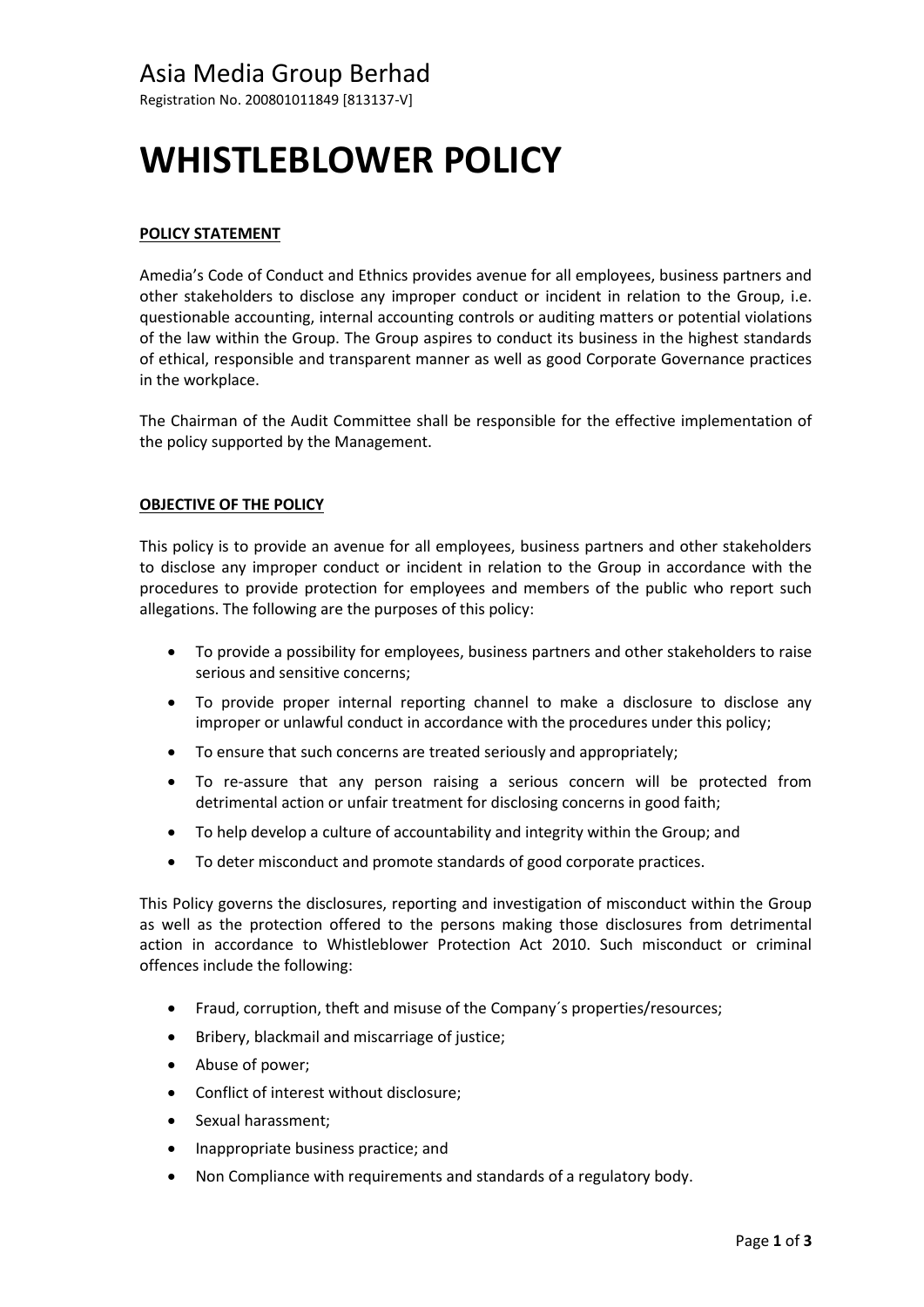## **CONFIDENTIALITY**

It is the Group´s policy to treat all concerns and issues raised under this policy in a confidential manner. The identity of the complainant shall be kept confidential from any act of interference that may be detrimental to the whistleblower. The Group assures that all reports will be treated with strict confidentiality, and upon verification of genuine cases, prompt investigation will be carried out. Such protection is accorded even if the investigation later reveals that the whistleblower is mistaken as to the facts and the rules and procedures involved.

Upon the completion of the whistleblowing process and procedures, the whistleblower will be accorded the privilege to be notified on the outcome of the disclosure.

The Group reserves the right not to inform the whistleblower of the precise action plan and/or the outcome of the investigation as this may infringe a duty of confidentiality owned to someone else. The Group also reserves the right to amend this policy from time to time.

#### **NO DISCRIMINATION OR RETALIATION**

Amedia will ensure that there will be no discriminatory or retaliatory action against any employee or third party who reports a concern to Amedia in good faith based on his/her personal knowledge. If a person believes that he or she has been retaliated against for reporting or participating in an investigation, he/she should immediately report such perceived retaliation to the Chairman of Audit Committee, a senior independent Non-Executive Director.

All such reports will also be investigated confidentially. Hence, the Group will not carry out or, to the fullest extent reasonably within its power, permit any retribution or retaliation of any kind against any individual for submitting any report in good faith.

## **PROCEDURE**

- 1. Each complaint or concern will be received by the Chairman of Audit Committee, a senior independent Non-Executive Director.
- 2. Chairman of Audit Committee, a senior independent Non-Executive Director shall:
	- I. record all reported complaints or concerns;
	- II. consider the seriousness and credibility of the complaint or concern raised ; and
	- III. proceed accordingly in determining the appropriate action. Some complaints or concerns may be resolved without requiring investigation.
- 3. Chairman of Audit Committee, a senior independent Non-Executive Director may, in his/her sole discretion, consult with the Audit Committee (or a body appointed by the Audit Committee) and any senior members of the management. He or she may also engage external auditors, investigators and/or legal counsel to assist in the investigation and analysis of the results thereof.
- 4. The conclusions of the investigation shall be submitted to the Audit Committee. The Audit Committee may decide on placing any investigation report before the Board of Directors depending on the gravity and magnitude of the violation.